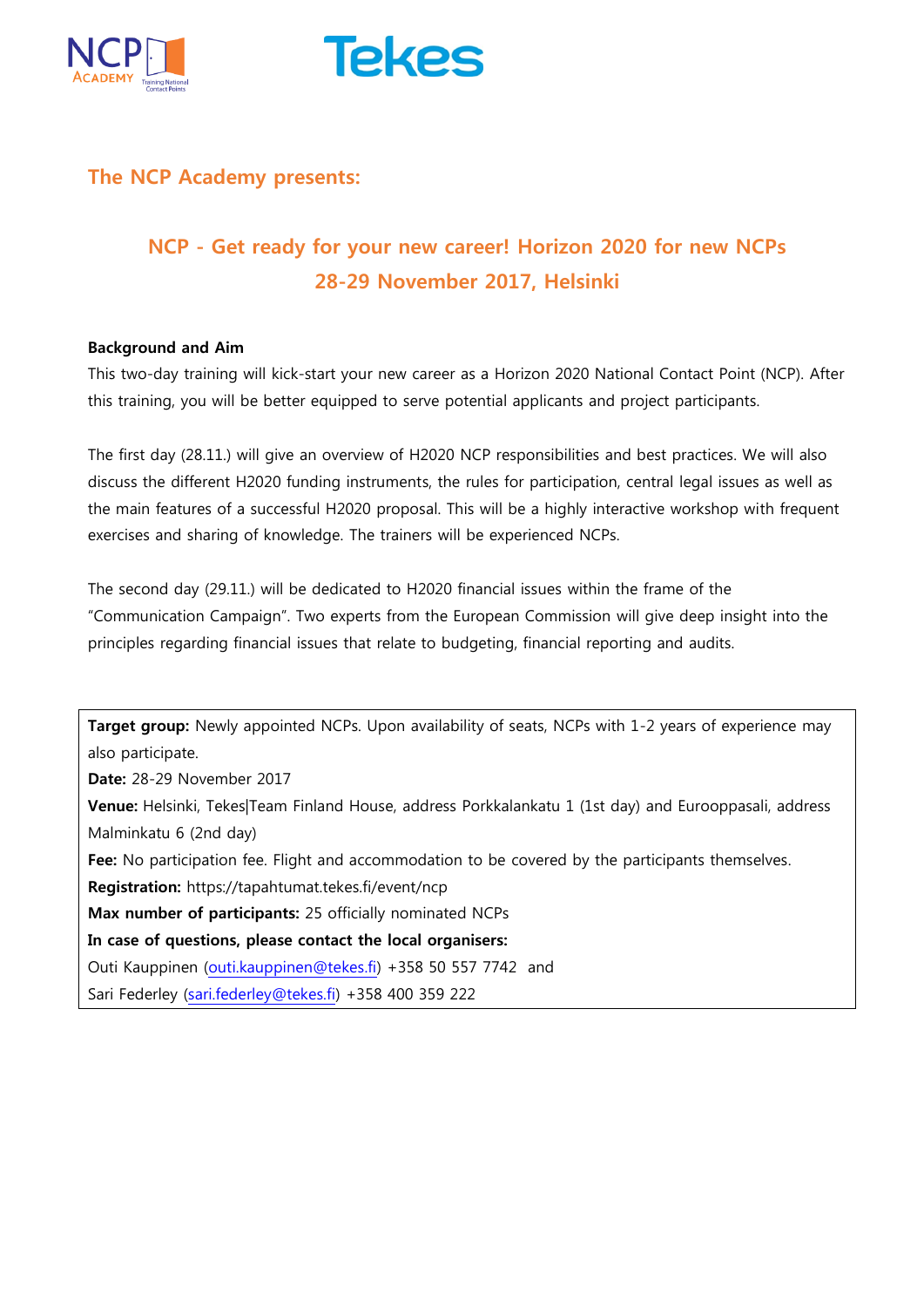



#### **Tuesday 28 November 2017 (1st day)**

#### **AGENDA**

- **9:00 – 9:15 Registration and coffee**
- **9:15 – 10:00 Welcome and opening of the workshop (Outi Kauppinen & Liisa Ewart,** Legal & Financial NCPs**)**
	- Participant introductions
	- Expectations and goals for the day
- **10:00 – 11:30 A H2020 NCP in action**

**(Eija Auranen,** National NCP Coordinator & **Vera Mikkilä,** Health NCP**)**

- Role and tasks of an NCP
- Central sources of information
	- o The EC's H2020 website, Participant portal, EU Open Data Portal, Cordis
- **11:30 – 12:30 H2020 funding instruments and rules for participation (Outi Kauppinen & Sari Federley,** Financial NCPs, **Heini Günther**, SME NCP**)**
- **12:30 – 13:30 Lunch**

#### **13:30 – 14:45 Legal issues**

(**Liisa Ewart**, legal NCP)

- Agreements
- IPR
- Open Science
- **14:45 – 17:00 Elements of a successful H2020 proposal (Elina Holmberg,** Transport & SME NCP & **Heini Günther**, SME NCP**)**
- **17:00-17:30 Concluding remarks and the end of the 1 st day**

**Short breaks and coffee during the day!**

**-------------------------------------------------------------------------------------------------------------**

#### **The NCP Academy - training facility for Europe's NCPs**

The NCP Academy is a project funded by the European Commission (2015-2017). It aims to enhance the performance of NCPs by providing training and workshops targeting the specific needs of NCPs, independent of specific Horizon 2020 programme orientation. The NCP Academy works for the benefit of the entire NCP community in Europe. More information can be found at [www.ncpacademy.eu](http://www.ncpacademy.eu/)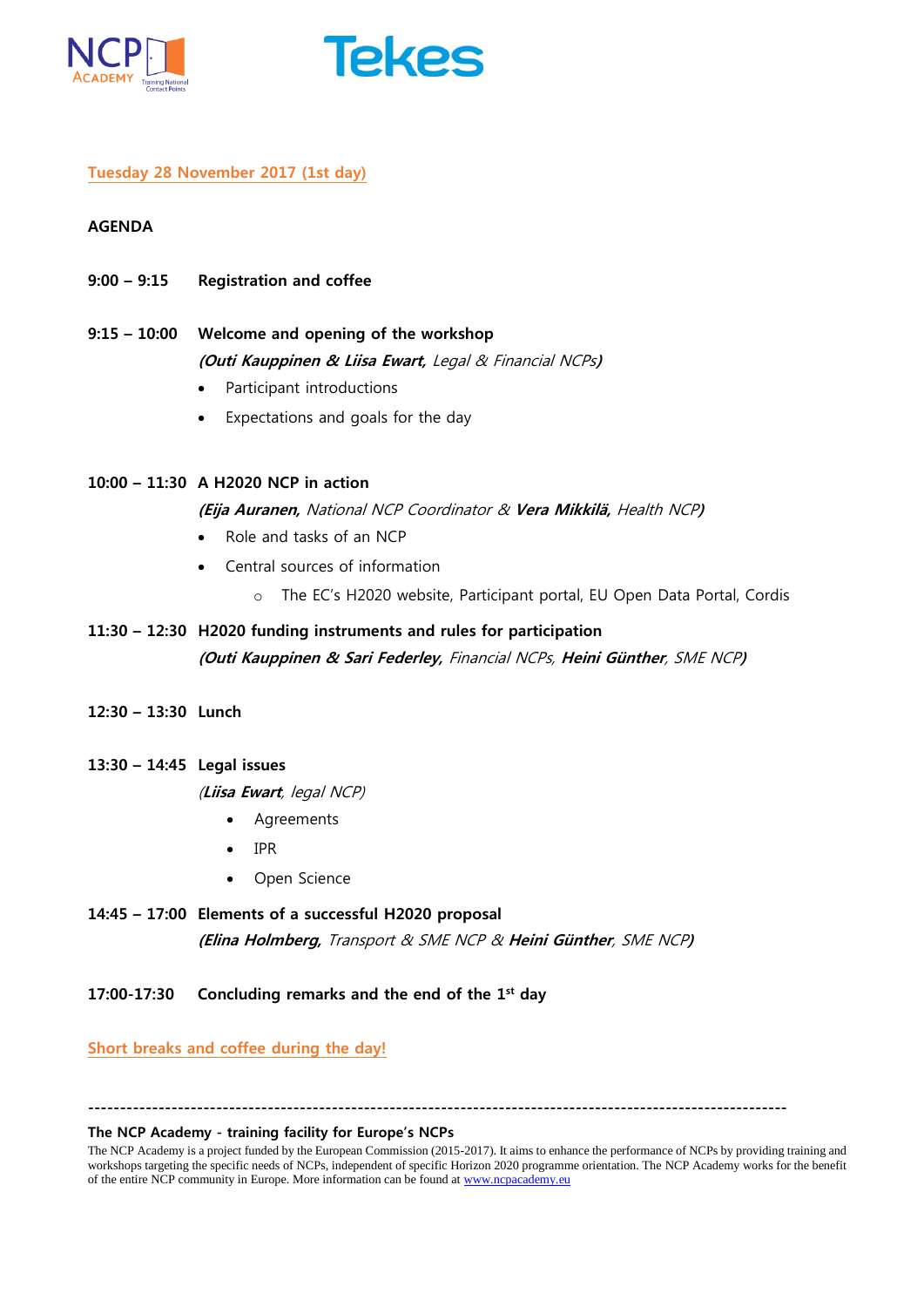



## **Wednesday 29 November 2017 (2nd day) Horizon 2020 Financial Issues with the Commission's Experts**

The speakers are

- Mr Vincent Canart, lawyer, RTD.J1 Common Legal Support Service and
- Mr **Andrew Forde**, auditor, RTD.J2 Common Audit Service

#### **Draft Agenda**

- **09:00 – 09:30 Registration**
- **09:30 – 09:40 Welcome and Introduction**

#### **09:40 – 10:25 Types of workforce contracts**

- •Employees vs other staff
- •Revised definition of the in-house consultants
- •What contract under what budget category
- •Supplementary/multiple contracts
- **•Q/A session**

#### **10:25 – 11:30 Personnel cost calculation**

- •Actual personnel cost vs unit costs
- •How to calculate actual personnel costs: formula
- •Periodicity: financial year/month
- •Time-recording requirements
- •Options for annual productive hours
- **•Q/A session**
- **11:30 – 12:30 Lunch break (own cost)**

### **12:30 – 12:45 Additional Remuneration**

- •Revised definition
- •Basic remuneration vs additional remuneration
- •Additional remuneration ceiling
- •Project-based vs not project-based remuneration
- **•Q/A session**